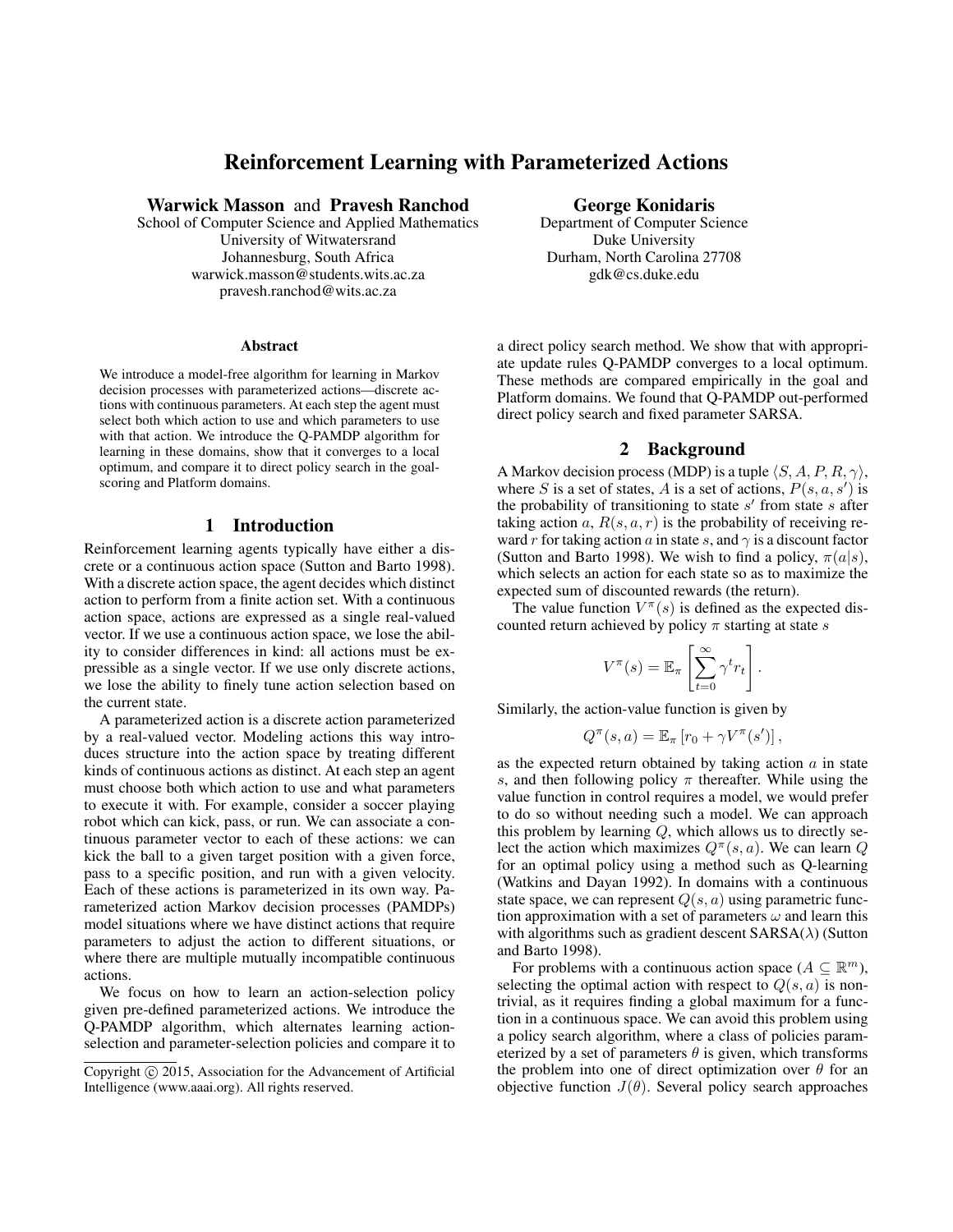

(c) The parameterized action space has multiple discrete actions, each of which has a continuous parameter space.

Figure 1: Three types of action spaces: discrete, continuous, and parameterized.

exist, including policy gradient methods, entropy-based approaches, path integral approaches, and sample-based approaches (Deisenroth, Neumann, and Peters 2013).

#### Parameterized Tasks

A parameterized task is a problem defined by a task parameter vector  $\tau$  given at the beginning of each episode. These parameters are fixed throughout an episode, and the goal is to learn a task dependent policy. Kober *et al.* (2012) developed algorithms to adjust motor primitives to different task parameters. They apply this to learn table-tennis and darts with different starting positions and targets. Da Silva *et al.* (2012) introduced the idea of a parameterized skill as a task dependent parameterized policy. They sample a set of tasks, learn their associated parameters, and determine a mapping from task to policy parameters. Deisenroth *et al.* (2014) applied a model-based method to learn a task dependent parameterized policy. This is used to learn task dependent policies for ball-hitting task, and for solving a block manipulation problem. Parameterized tasks can be used as parameterized actions. For example, if we learn a parameterized task for kicking a ball to position  $\tau$ , this could be used as a parameterized action kick-to $(\tau)$ .

#### 3 Parameterized Action MDPs

We consider MDPs where the state space is continuous ( $S \subseteq$  $\mathbb{R}^n$ ) and the actions are parameterized: there is a finite set of discrete actions  $A_d = \{a_1, a_2, \ldots, a_k\}$ , and each  $a \in A_d$ has a set of continuous parameters  $X_a \subseteq \mathbb{R}^{m_a}$ . An action

is a tuple  $(a, x)$  where a is a discrete action and x are the parameters for that action. The action space is then given by

$$
A = \bigcup_{a \in A_d} \{ (a, x) \mid x \in X_a \},\
$$

which is the union of each discrete action with all possible parameters for that action. We refer to such MDPs as parameterized action MDPs (PAMDPs). Figure 1 depicts the different action spaces.

We apply a two-tiered approach for action selection: first selecting the parameterized action, then selecting the parameters for that action. The discrete-action policy is denoted  $\pi^d(a|s)$ . To select the parameters for the action, we define the action-parameter policy for each action a as  $\pi^a(x|s)$ . The policy is then given by

$$
\pi(a, x|s) = \pi^d(a|s)\pi^a(x|s).
$$

In other words, to select a complete action  $(a, x)$ , we sample a discrete action a from  $\pi^d(a|s)$  and then sample a parameter x from  $\pi^a(x|s)$ . The action policy is defined by the parameters  $\omega$  and is denoted by  $\pi_{\omega}^d(a|s)$ . The action-parameter policy for action a is determined by a set of parameters  $\theta_a$ , and is denoted  $\pi_\theta^a(x|s)$ . The set of these parameters is given by  $\theta = [\theta_{a_1}, \dots, \theta_{a_k}].$ 

The first approach we consider is direct policy search. We use a direct policy search method to optimize the objective function.

$$
J(\theta,\omega) = \mathbb{E}_{s_0 \sim D}[V^{\pi_{\Theta}}(s_0)].
$$

with respect to  $(\theta, \omega)$ , where  $s_0$  is a state sampled according to the state distribution  $D. J$  is the expected return for a given policy starting at an initial state.

Our second approach is to alternate updating the parameter-policy and learning an action-value function for the discrete actions. For any PAMDP  $M = \langle S, A, P, R, \gamma \rangle$ with a fixed parameter-policy  $\pi_\theta^a$ , there exists a corresponding discrete action MDP,  $M_{\theta} = \langle S, A_d, P_{\theta}, R_{\theta}, \gamma \rangle$ , where

$$
P_{\theta}(s'|s, a) = \int_{x \in X_a} \pi_{\theta}^a(x|s) P(s'|s, a, x) dx,
$$
  

$$
R_{\theta}(r|s, a) = \int_{x \in X_a} \pi_{\theta}^a(x|s) R(r|s, a, x) dx.
$$

We represent the action-value function for  $M_{\theta}$  using function approximation with parameters  $\omega$ . For  $M_{\theta}$ , there exists an optimal set of representation weights  $\omega_{\theta}^*$  which maximizes  $J(\theta, \omega)$  with respect to  $\omega$ . Let

$$
W(\theta) = \arg\max_{\omega} J(\theta, \omega) = \omega_{\theta}^*.
$$

We can learn  $W(\theta)$  for a fixed  $\theta$  using a Q-learning algorithm. Finally, we define for fixed  $\omega$ ,

$$
J_{\omega}(\theta) = J(\theta, \omega),
$$
  

$$
H(\theta) = J(\theta, W(\theta)).
$$

 $H(\theta)$  is the performance of the best discrete policy for a fixed  $\theta$ .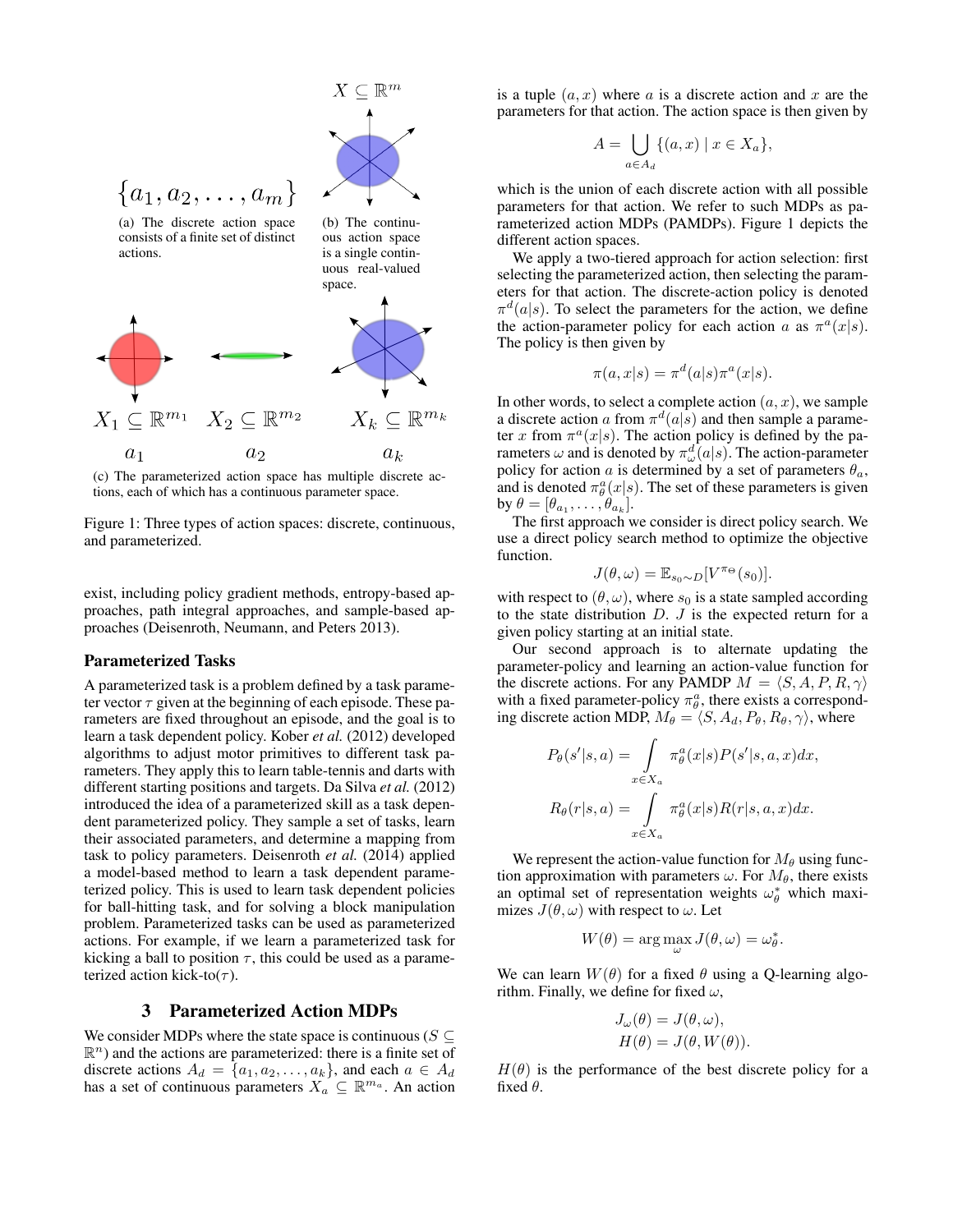#### Algorithm  $1$  Q-PAMDP( $k$ )

Input: Initial parameters  $\theta_0, \omega_0$ Parameter update method P-UPDATE Q-learning algorithm Q-LEARN Algorithm:  $\omega \leftarrow \mathsf{Q}\text{-}\mathsf{LEARN}^{(\infty)}(M_\theta,\omega_0)$ repeat  $\theta \leftarrow \text{P-UPDATE}^{(k)}(J_{\omega}, \theta)$  $\omega \leftarrow \mathsf{Q}\text{-}\mathsf{LEARN}^{(\infty)}(M_\theta,\omega)$ until  $\theta$  converges

Algorithm 1 describes a method for alternating updating  $\theta$  and  $\omega$ . The algorithm uses two input methods: P-UPDATE and Q-LEARN and a positive integer parameter  $k$ , which determines the number of updates to  $\theta$  for each iteration. P-UPDATE( $f, \theta$ ) should be a policy search method that optimizes  $\theta$  with respect to objective function f. Q-LEARN can be any algorithm for Q-learning with function approximation. We consider two main cases of the Q-PAMDP algorithm: Q-PAMDP(1) and Q-PAMDP( $\infty$ ).

Q-PAMDP(1) performs a single update of  $\theta$  and then relearns  $\omega$  to convergence. If at each step we only update  $\theta$ once, and then update  $\omega$  until convergence, we can optimize  $\theta$  with respect to H. In the next section we show that if we can find a local optimum  $\theta$  with respect to H, then we have found a local optimum with respect to J.

### 4 Theoretical Results

We now show that Q-PAMDP(1) converges to a local or global optimum with mild assumptions. We assume that iterating P-UPDATE converges to some  $\theta^*$  with respect to a given objective function  $f$ . As the P-UPDATE step is a design choice, it can be selected with the appropriate convergence property. Q-PAMDP(1) is equivalent to the sequence

$$
\omega_{t+1} = W(\theta_t)
$$
  

$$
\theta_{t+1} = \text{P-UPDATE}(J_{\omega_{t+1}}, \theta_t),
$$

if Q-LEARN converges to  $W(\theta)$  for each given  $\theta$ .

Theorem 4.1 (Convergence to a Local Optimum). *For any*  $\theta_0$ *, if the sequence* 

$$
\theta_{t+1} = P\text{-}UPDATE(H, \theta_t), \tag{1}
$$

*converges to a local optimum with respect to* H*, then Q-PAMDP(1) converges to a local optimum with respect to* J*.*

*Proof.* By definition of the sequence above  $\omega_t = W(\theta_t)$ , so it follows that

$$
J_{\omega_t} = J(\theta, W(\theta)) = H(\theta).
$$

In other words, the objective function J equals H if  $\omega =$  $W(\theta)$ . Therefore, we can replace J with H in our update for  $\theta$ , to obtain the update rule

$$
\theta_{t+1} = \text{P-UPDATE}(H, \theta_t).
$$

Therefore by equation 1 the sequence  $\theta_t$  converges to a local optimum  $\theta^*$  with respect to H. Let  $\omega^* = W(\theta^*)$ . As  $\theta^*$  is a local optimum with respect to  $H$ , by definition there exists  $\epsilon > 0$ , s.t.

$$
||\theta^* - \theta||_2 < \epsilon \implies H(\theta) \leq H(\theta^*).
$$

Therefore for any  $\omega$ ,

$$
\left\| \begin{pmatrix} \theta^* \\ \omega^* \end{pmatrix} - \begin{pmatrix} \theta \\ \omega \end{pmatrix} \right\|_2 < \epsilon \implies ||\theta^* - \theta||_2 < \epsilon
$$
  

$$
\implies H(\theta) \le H(\theta^*)
$$
  

$$
\implies J(\theta, \omega) \le J(\theta^*, \omega^*).
$$

Therefore  $(\theta^*, \omega^*)$  is a local optimum with respect to J.

In summary, if we can locally optimize  $\theta$ , and  $\omega = W(\theta)$ at each step, then we will find a local optimum for  $J(\theta, \omega)$ . The conditions for the previous theorem can be met by assuming that P-UPDATE is a local optimization method such as a gradient based policy search. A similar argument shows that if the sequence  $\theta_t$  converges to a global optimum with respect to  $H$ , then Q-PAMDP(1) converges to a global optimum  $(\theta^*, \omega^*)$ .

One problem is that at each step we must re-learn  $W(\theta)$ for the updated value of  $\theta$ . We now show that if updates to  $\theta$ are bounded and  $W(\theta)$  is a continuous function, then the required updates to  $\omega$  will also be bounded. Intuitively, we are supposing that a small update to  $\theta$  results in a small change in the weights specifying which discrete action to choose. The assumption that  $W(\theta)$  is continuous is strong, and may not be satisfied by all PAMDPs. It is not necessary for the operation of Q-PAMDP(1), but when it is satisfied we do not need to completely re-learn  $\omega$  after each update to  $\theta$ . We show that by selecting an appropriate  $\alpha$  we can shrink the differences in  $\omega$  as desired.

**Theorem 4.2** (Bounded Updates to  $\omega$ ). *If W is continuous with respect to* θ*, and updates to* θ *are of the form*

$$
\theta_{t+1} = \theta_t + \alpha_t P \cdot UPDATE(\theta_t, \omega_t),
$$

*with the norm of each P-UPDATE bounded by*

$$
0 < ||P\text{-}UPDATE(\theta_t, \omega_t)||_2 < \delta,
$$

*for some*  $\delta > 0$ *, then for any difference in*  $\omega \epsilon > 0$ *, there is an initial update rate*  $\alpha_0 > 0$  *such that* 

$$
\alpha_t < \alpha_0 \implies ||\omega_{t+1} - \omega_t||_2 < \epsilon.
$$

δ

.

*Proof.* Let  $\epsilon > 0$  and

$$
\alpha_0 = \frac{1}{\left|\left|\text{P-UPDATE}(\theta_t, \omega_t)\right|\right|_2}
$$

As  $\alpha_t < \alpha_0$ , it follows that

$$
\delta > \alpha_t ||\text{P-UPDATE}(\theta_t, \omega_t)||_2
$$
  
= 
$$
||\alpha_t \text{P-UPDATE}(\theta_t, \omega_t)||_2
$$
  
= 
$$
||\theta_{t+1} - \theta_t||_2.
$$

So we have

 $||\theta_{t+1} - \theta_t||_2 < \delta.$ As  $W$  is continuous, this means that

$$
||W(\theta_{t+1}) - W(\theta_t)||_2 = ||\omega_{t+1} - \omega_t||_2 < \epsilon.
$$

 $\Box$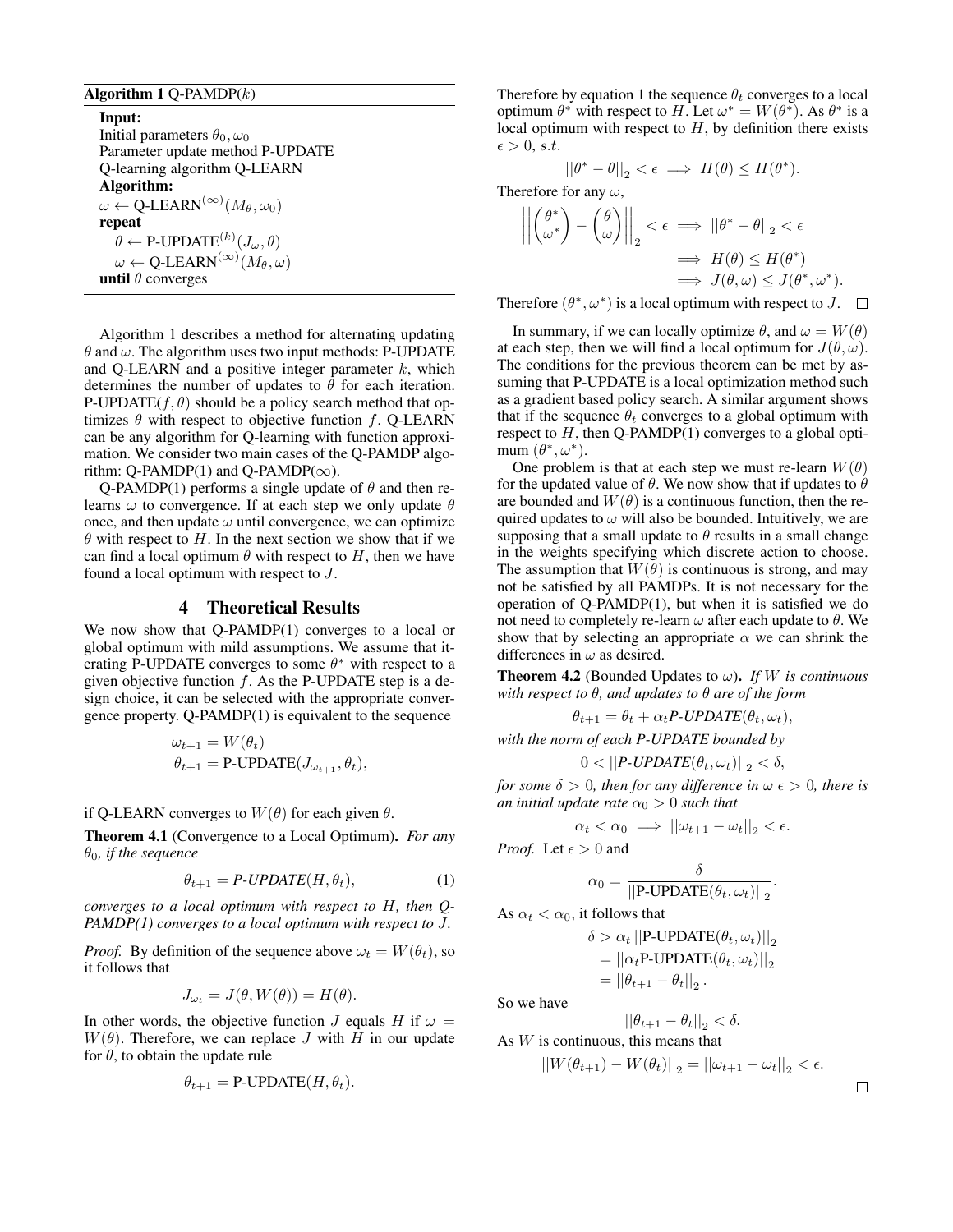In other words, if our update to  $\theta$  is bounded and W is continuous, we can always adjust the learning rate  $\alpha$  so that the difference between  $\omega_t$  and  $\omega_{t+1}$  is bounded.

With Q-PAMDP(1) we want P-UPDATE to optimize  $H(\theta)$ . One logical choice would be to use a gradient update. The next theorem shows that gradient of  $H$  is equal to the gradient of J if  $\omega = W(\theta)$ . This is useful as we can apply existing gradient-based policy search methods to compute the gradient of  $J$  with respect to  $\theta$ . The proof follows from the fact that we are at a global optimum of  $J$  with respect to ω, and so the gradient  $\nabla<sub>ω</sub> J$  is zero. This theorem requires that  $W$  is differentiable (and therefore also continuous).

**Theorem 4.3** (Gradient of  $H(\theta)$ ). *If*  $J(\theta, \omega)$  *is differentiable with respect to*  $\theta$  *and*  $\omega$  *and*  $W(\theta)$  *is differentiable with respect to*  $\theta$ *, then the gradient of* H *is given by*  $\nabla_{\theta}H(\theta)$  =  $\nabla_{\theta} J(\theta, \omega^*)$ , where  $\omega^* = W(\theta)$ .

*Proof.* If  $\theta \in \mathbb{R}^n$  and  $\omega \in \mathbb{R}^m$ , then we can compute the gradient of  $H$  by the chain rule:

$$
\frac{\partial H(\theta)}{\partial \theta_i} = \frac{\partial J(\theta, W(\theta))}{\partial \theta_i} \n= \sum_{j=1}^n \frac{\partial J(\theta, \omega^*)}{\partial \theta_j} \frac{\partial \theta_j}{\partial \theta_i} + \sum_{k=1}^m \frac{\partial J(\theta, \omega^*)}{\partial \omega_k^*} \frac{\partial \omega_k^*}{\partial \theta_i} \n= \frac{\partial J(\theta, \omega^*)}{\partial \theta_i} + \sum_{k=1}^m \frac{\partial J(\theta, \omega^*)}{\partial \omega_k^*} \frac{\partial \omega_k^*}{\partial \theta_i},
$$

where  $\omega^* = W(\theta)$ . Note that as by definitions of W,

$$
\omega^* = W(\theta) = \arg\max_{\omega} J(\theta, \omega),
$$

we have that the gradient of J with respect to  $\omega$  is zero  $\partial J(\theta, \omega^*)/\partial \omega_k^* = 0$ , as  $\omega$  is a global maximum with respect to *J* for fixed  $\hat{\theta}$ . Therefore, we have that

$$
\nabla_{\theta} H(\theta) = \nabla_{\theta} J(\theta, \omega^*).
$$

 $\Box$ 

To summarize, if  $W(\theta)$  is continuous and P-UPDATE converges to a global or local optimum, then Q-PAMDP(1) will converge to a global or local optimum, respectively, and the Q-LEARN step will be bounded if the update rate of the P-UPDATE step is bounded. As such, if P-UPDATE is a policy gradient update step then Q-PAMDP by Theorem 4.1 will converge to a local optimum and by Theorem 4.4 the Q-LEARN step will require a fixed number of updates. This policy gradient step can use the gradient of J with respect to θ.

With Q-PAMDP( $\infty$ ) each step performs a full optimization on  $\theta$  and then a full optimization of  $\omega$ . The  $\theta$  step would optimize  $J(\theta, \omega)$ , not  $H(\theta)$ , as we do update  $\omega$  while we update  $\theta$ . Q-PAMDP( $\infty$ ) has the disadvantage of requiring global convergence properties for the P-UPDATE method.

**Theorem 4.4** (Local Convergence of Q-PAMDP( $\infty$ )). *If at each step of Q-PAMDP(*∞*) for some bounded set* Θ*:*

$$
\theta_{t+1} = \arg \max_{\theta \in \Theta} J(\theta, \omega_t),
$$
  

$$
\omega_{t+1} = W(\theta_{t+1}),
$$

*then Q-PAMDP(* $\infty$ *) converges to a local optimum.* 

*Proof.* By definition of W,  $\omega_{t+1} = \arg \max_{\omega} J(\theta_{t+1}, \omega)$ . Therefore this algorithm takes the form of direct alternating optimization. As such, it converges to a local optimum (Bezdek and Hathaway 2002). П

 $Q-PAMDP(\infty)$  has weaker convergence properties than Q-PAMDP(1), as it requires a globally convergent P-UPDATE. However, it has the potential to bypass nearby local optima (Bezdek and Hathaway 2002).

#### 5 Experiments

We first consider a simplified robot soccer problem (Kitano et al. 1997) where a single striker attempts to score a goal against a keeper. Each episode starts with the player at a random position along the bottom bound of the field. The player starts with the ball in possession, and the keeper is positioned between the ball and the goal. The game takes place in a 2D environment where the player and the keeper have a position, velocity and orientation and the ball has a position and velocity, resulting in 14 continuous state variables.

An episode ends when the keeper possesses the ball, the player scores a goal, or the ball leaves the field. The reward for an action is 0 for non-terminal state, 50 for a terminal goal state, and  $-d$  for a terminal non-goal state, where d is the distance of the ball to the goal. The player has two parameterized actions: kick-to $(x, y)$ , which kicks to ball towards position  $(x, y)$ ; and shoot-goal(h), which shoots the ball towards a position  $h$  along the goal line. Noise is added to each action. If the player is not in possession of the ball, it moves towards it. The keeper has a fixed policy: it moves towards the ball, and if the player shoots at the goal, the keeper moves to intercept the ball.

To score a goal, the player must shoot around the keeper. This means that at some positions it must shoot left past the keeper, and at others to the right past the keeper. However at no point should it shoot at the keeper, so an optimal policy is discontinuous. We split the action into two parameterized actions: shoot-goal-left, shoot-goal-right. This allows us to use a simple action selection policy instead of complex continuous action policy. This policy would be difficulty to represent in a purely continuous action space, but is simpler in a parameterized action setting.

We represent the action-value function for the discrete action a using linear function approximation with Fourier basis features (Konidaris, Osentoski, and Thomas 2011). As we have 14 state variables, we must be selective in which basis functions to use. We only use basis functions with two non-zero elements and exclude all velocity state variables. We use the soft-max discrete action policy (Sutton and Barto 1998). We represent the action-parameter policy  $\pi_\theta^a$  as a normal distribution around a weighted sum of features  $\pi_{\theta}^{a}(x|s) = \mathcal{N}(\theta_{a}^{T}\psi_{a}(s), \Sigma)$ , where  $\theta_{a}$  is a matrix of weights, and  $\psi_a(s)$  gives the features for state s, and  $\Sigma$  is a fixed covariance matrix. We use specialized features for each action. For the shoot-goal actions we are using a simple linear basis  $(1, g)$ , where g is the projection of the keeper onto the goal line. For kick-to we use linear features  $(1, bx, by, bx^2, by^2, (bx-kx)/||b-k||_2$ ,  $(by -$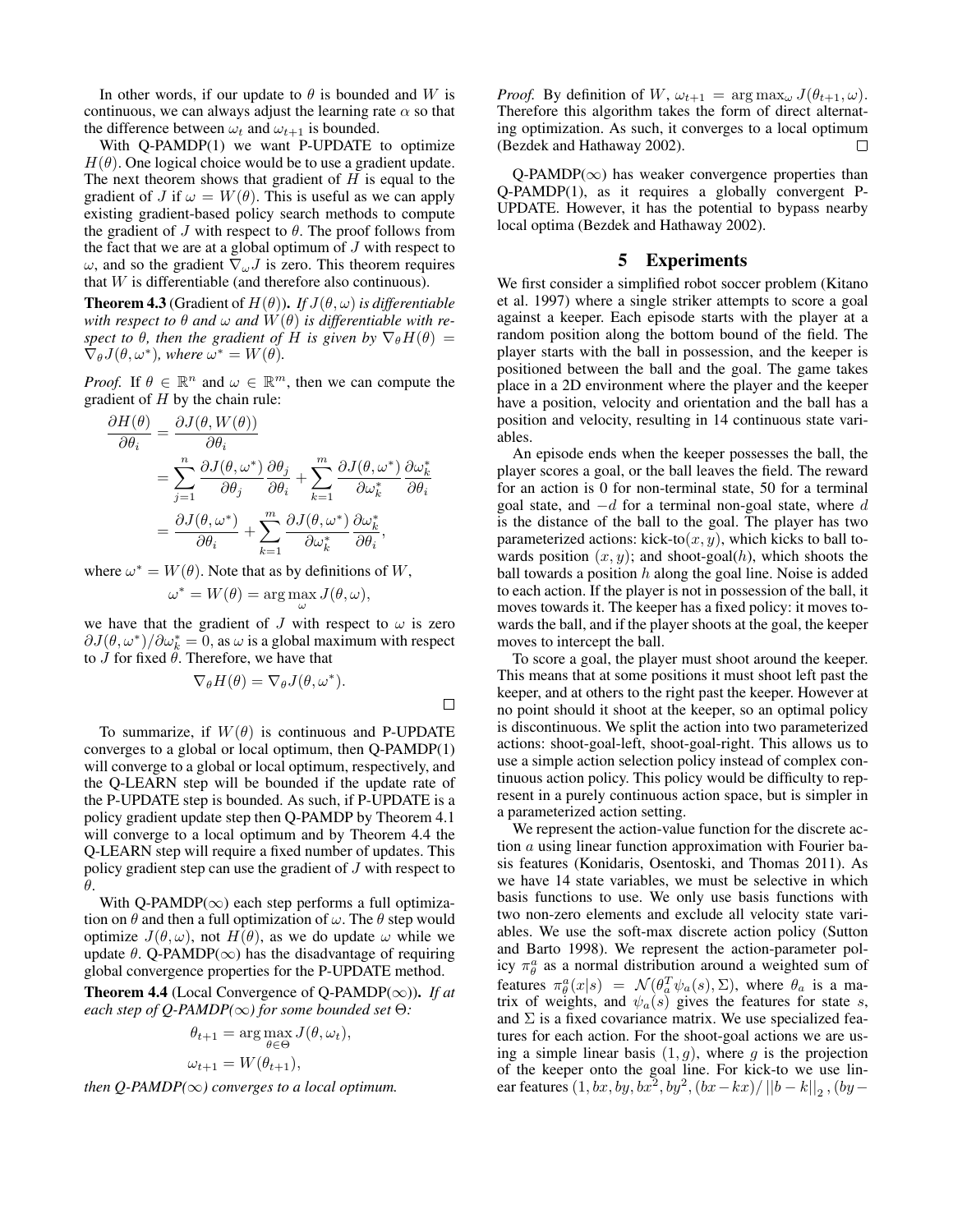$(ky)/||b - k||_2$ , where  $(bx, by)$  is the position of the ball and  $(kx, ky)$  is the position of the keeper.

For the direct policy search approach, we use the episodic natural actor critic (eNAC) algorithm (Peters and Schaal 2008), computing the gradient of  $J(\omega, \theta)$  with respect to  $(\omega, \theta)$ . For the Q-PAMDP approach we use the gradientdescent  $Sarsa(\lambda)$  algorithm for Q-learning, and the eNAC algorithm for policy search. At each step we perform one eNAC update based on 50 episodes and then refit  $Q_{\omega}$  using 50 gradient descent Sarsa $(\lambda)$  episodes.



Figure 2: Average goal scoring probability, averaged over 20 runs for Q-PAMDP(1), Q-PAMDP( $\infty$ ), fixed parameter Sarsa, and eNAC in the goal domain. Intervals show standard error.

Return is directly correlated with goal scoring probability, so their graphs are close to indentical. As it is easier to interpret, we plot goal scoring probability in figure 2. We can see that direct eNAC is outperformed by Q-PAMDP(1) and  $Q$ -PAMDP( $\infty$ ). This is likely due to the difficulty of optimizing the action selection parameters directly, rather than with Q-learning.

For both methods, the goal probability is greatly increased: while the initial policy rarely scores a goal, both Q-PAMDP(1) and Q-PAMDP( $\infty$ ) increase the probability of a goal to roughly 35%. Direct eNAC converged to a local maxima of 15%. Finally, we include the performance of  $SARSA(\lambda)$  where the action parameters are fixed at the initial  $\theta_0$ . This achieves roughly 20% scoring probability. Both Q-PAMDP(1) and Q-PAMDP( $\infty$ ) strongly outperform fixed parameter SARSA, but eNAC does not. Figure 3 depicts a single episode using a converged Q-PAMDP(1) policy— the player draws the keeper out and strikes when the goal is open.

Next we consider the Platform domain, where the agent starts on a platform and must reach a goal while avoiding enemies. If the agent reaches the goal platform, touches an enemy, or falls into a gap between platforms, the episode ends. This domain is depicted in figure 4. The reward for a step is the change in  $x$  value for that step, divided by the to-



Figure 3: A robot soccer goal episode using a converged Q-PAMDP(1) policy. The player runs to one side, then shoots immediately upon overtaking the keeper.



Figure 4: A screenshot from the Platform domain. The player hops over an enemy, and then leaps over a gap.

tal length of all the platforms and gaps. The agent has two primitive actions: run or jump, which continue for a fixed period or until the agent lands again respectively. There are two different kinds of jumps: a high jump to get over enemies, and a long jump to get over gaps between platforms. The domain therefore has three parameterized actions:  $run(dx)$ , hop( $dx$ ), and leap( $dx$ ). The agent only takes actions while on the ground, and enemies only move when the agent is on their platform. The state space consists of four variables  $(x, \dot{x}, \dot{e}x, \dot{e}x)$ , representing the agent position, agent speed, enemy position, and enemy speed respectively. For learning  $Q_{\omega}$ , as in the previous domain, we use linear function approximation with the Fourier basis. We apply a softmax discrete action policy based on  $Q_{\omega}$ , and a Gaussian parameter policy based on scaled parameter features  $\psi_a(s)$ .

Figure 5 shows the performance of eNAC, Q-PAMDP(1), Q-PAMDP( $\infty$ ), and SARSA with fixed parameters. Both Q-PAMDP(1) and Q-PAMDP( $\infty$ ) outperformed the fixed parameter SARSA method, reaching on average 50% and 65% of the total distance respectively. We suggest that Q-PAMDP( $\infty$ ) outperforms Q-PAMDP(1) due to the nature of the Platform domain. Q-PAMDP(1) is best suited to domains with smooth changes in the action-value function with respect to changes in the parameter-policy. With the Platform domain, our initial policy is unable to make the first jump without modification. When the policy can reach the second platform, we need to drastically change the actionvalue function to account for this platform. Therefore, Q-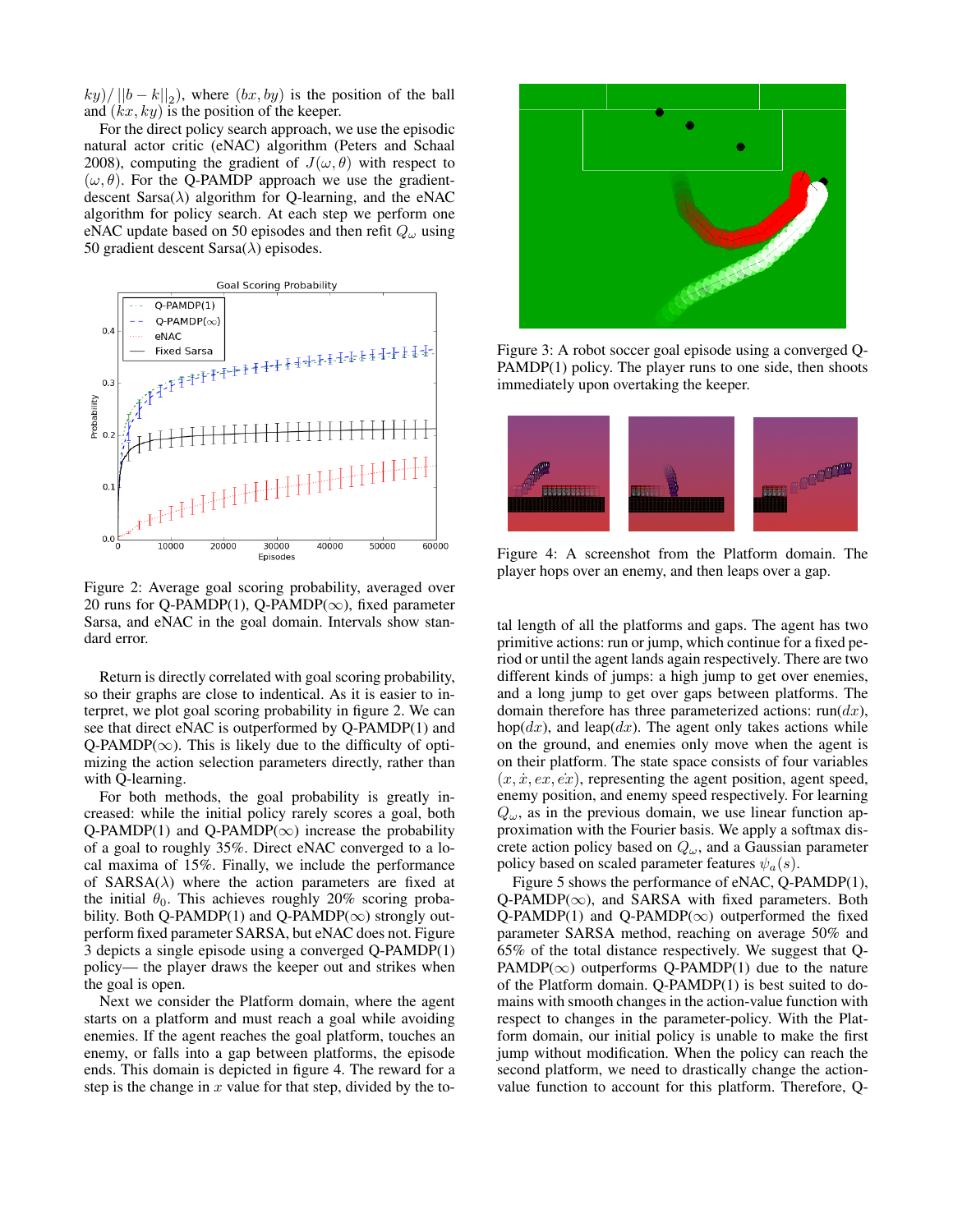

Figure 5: Average percentage distance covered, averaged over 20 runs for Q-PAMDP(1), Q-PAMDP( $\infty$ ), and eNAC in the Platform domain. Intervals show standard error.



Figure 6: A successful episode of the Platform domain. The agent hops over the enemies, leaps over the gaps, and reaches the last platform.

PAMDP(1) may be poorly suited to this domain as the small change in parameters that occurs between failing to making the jump and actually making it results in a large change in the action-value function. This is better than the fixed SARSA baseline of 40%, and much better than direct optimization using eNAC which reached 10%. Figure 6 shows a successfully completed episode of the Platform domain.

## 6 Related Work

Hauskrecht *et al.* (2004) introduced an algorithm for solving factored MDPs with a hybrid discrete-continuous action space. However, their formalism has an action space with a mixed set of discrete and continuous components, whereas our domain has distinct actions with a different number of continuous components for each action. Furthermore, they assume the domain has a compact factored representation, and only consider planning.

Rachelson (2009) encountered parameterized actions in the form of an action to wait for a given period of time in his research on time dependent, continuous time MDPs (TMDPs). He developed XMDPs, which are TMDPs with a parameterized action space (Rachelson 2009). He developed a Bellman operator for this domain, and in a later paper mentions that the TiMDP $_{poly}$  algorithm can work with parameterized actions, although this specifically refers to the parameterized wait action (Rachelson, Fabiani, and Garcia 2009). This research also takes a planning perspective, and only considers a time dependent domain. Additionally, the size of the parameter space for the parameterized actions is the same for all actions.

Hoey *et al.* (2013) considered mixed discrete-continuous actions in their work on Bayesian affect control theory. To approach this problem they use a form of POMCP, a Monte Carlo sampling algorithm, using domain specific adjustments to compute the continuous action components (Silver and Veness 2010). They note that the discrete and continuous components of the action space reflect different control aspects: the discrete control provides the "what", while the continuous control describes the "how" (Hoey, Schroder, and Alhothali 2013).

In their research on symbolic dynamic programming (SDP) algorithms, Zamani *et al.* (2012) considered domains with a set of discrete parameterized actions. Each of these actions has a different parameter space. Symbolic dynamic programming is a form of planning for relational or firstorder MDPs, where the MDP has a set of logical relationships defining its dynamics and reward function. Their algorithms represent the value function as an extended algebraic decision diagram (XADD), and is limited to MDPs with predefined logical relations.

A hierarchical MDP is an MDP where each action has subtasks. A subtask is itself an MDP with its own states and actions which may have their own subtasks. Hierarchical MDPs are well-suited for representing parameterized actions as we could consider selecting the parameters for a discrete action as a subtask. MAXQ is a method for value function decomposition of hierarchical MDPs (Dietterich 2000). One possiblity is to use MAXQ for learning the actionvalues in a parameterized action problem.

## 7 Conclusion

The PAMDP formalism models reinforcement learning domains with parameterized actions. Parameterized actions give us the adaptibility of continuous domains and to use distinct kinds of actions. They also allow for simple representation of discontinuous policies without complex parameterizations. We have presented three approaches for modelfree learning in PAMDPs: direct optimization and two variants of the Q-PAMDP algorithm. We have shown that Q-PAMDP(1), with an appropriate P-UPDATE method, converges to a local or global optimum. Q-PAMDP( $\infty$ ) with a global optimization step converges to a local optimum.

We have examined the performance of these approaches in the goal scoring domain and the Platformer domain. The robot soccer goal domain models the situation where a striker must out-maneuver a keeper to score a goal. Of these, Q-PAMDP(1) and Q-PAMDP( $\infty$ ) outperformed eNAC and fixed parameter SARSA. Q-PAMDP(1) and Q-PAMDP( $\infty$ ) performed similarly well in terms of goal scoring, learning policies that score goals roughly 35% of the time. In the Platform domain we found that both Q-PAMDP(1) and Q- $PAMDP(\infty)$  outperformed eNAC and fixed SARSA.